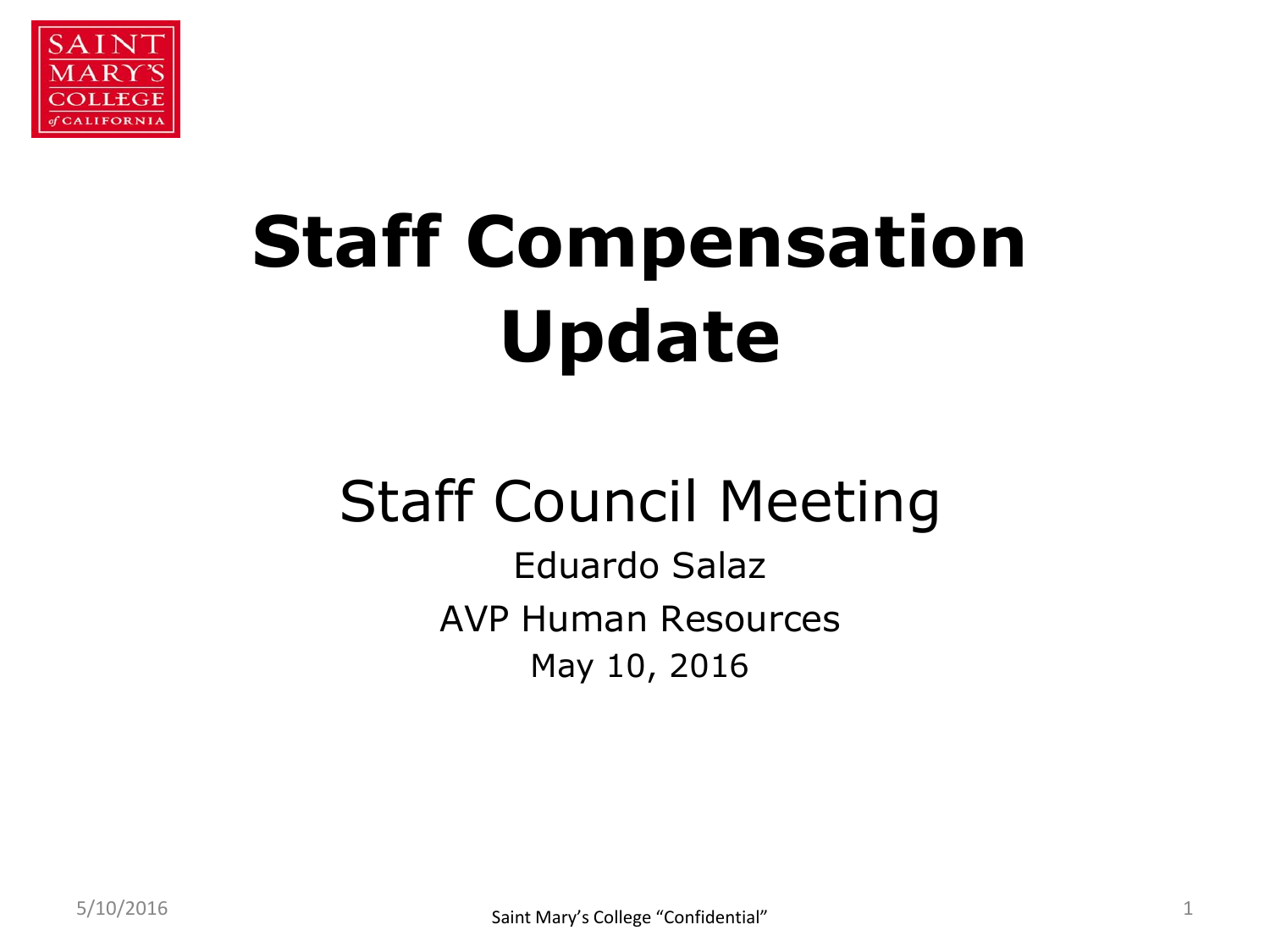

### **Staff Compensation Salary Philosophy**

Staff salary policy reflects the mission, traditions and values of Saint Mary's College of California as they relate to the larger world and to internal operations.

• The College is committed to paying salaries according to the guiding principles of: Equity (internal fairness), Stewardship (financial/fiscal prudence) Market forces (external competitiveness) Sustain a high quality education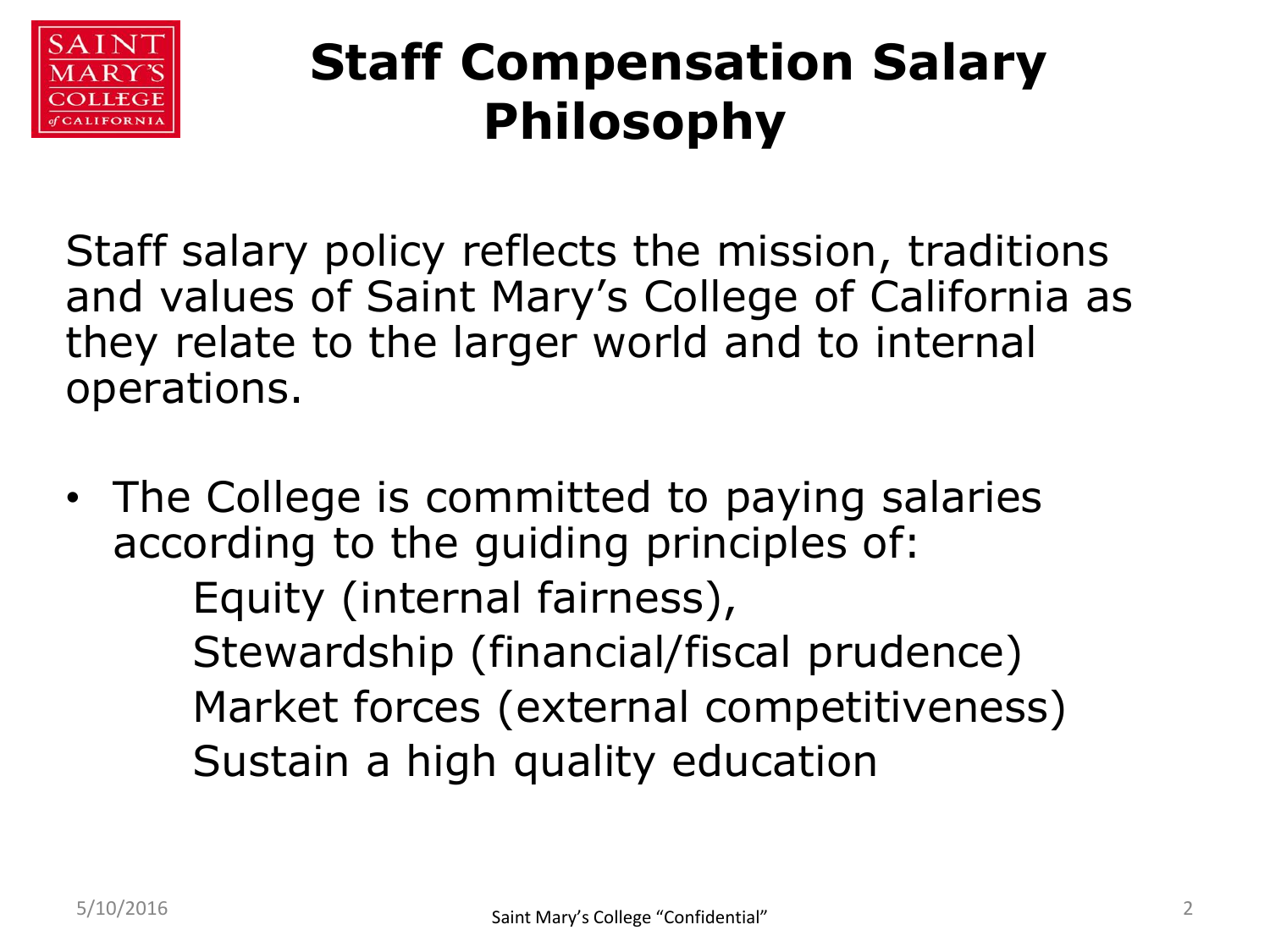

#### **Proposed Salary Distribution Guidelines for FY16-17 (July 1st Annual Increase)**

- Those whose current annual FTE salary is below the minimum in their salary grade range, their base salary will increase to the minimum of their salary grade range (+2% minimum prorated for  $p/t$ ).
- Those whose current annual FTE salary is at minimum to midpoint will receive a 2% increase adjustment prorated for p/t.
- Those whose current annual FTE salary is between midpoint and the maximum (inclusive) will receive a 2% increase adjustment to their base salary prorated for p/t.
- Those whose current annual FTE salary exceeds the salary grade range maximum will receive a 1% lump sum increase prorated for p/t.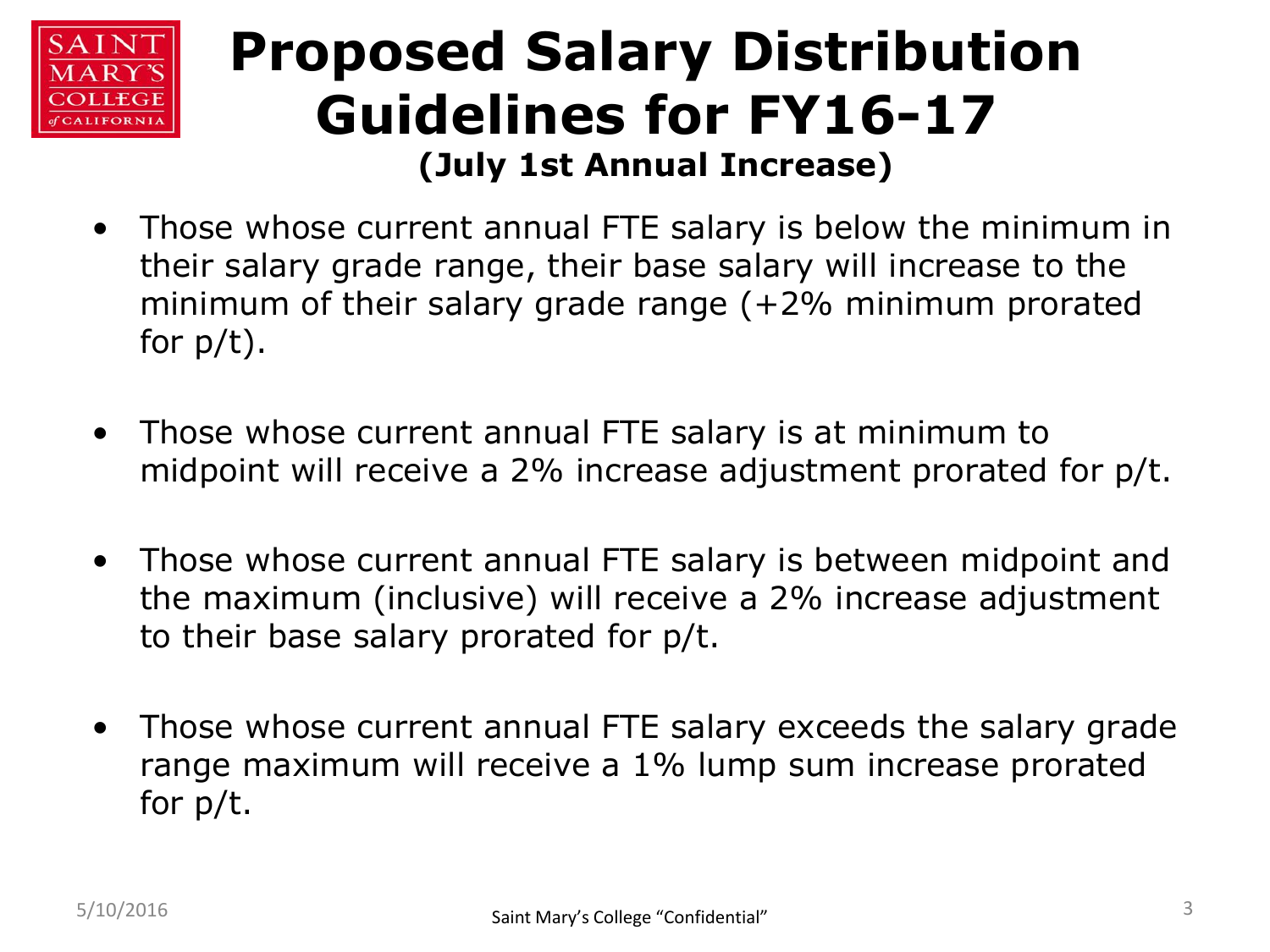

## **2016-2017 Staff Salary Increases**

- Those hired or promoted after March 31, 2016 will not be eligible for the annual increase on July 1, 2016.
- Those receiving a performance review that indicates an overall rating of "Needs Improvement" are eligible to receive a non-retroactive increase only if performance expectations improve to "Achieves Expectations" no later than December 31, 2016.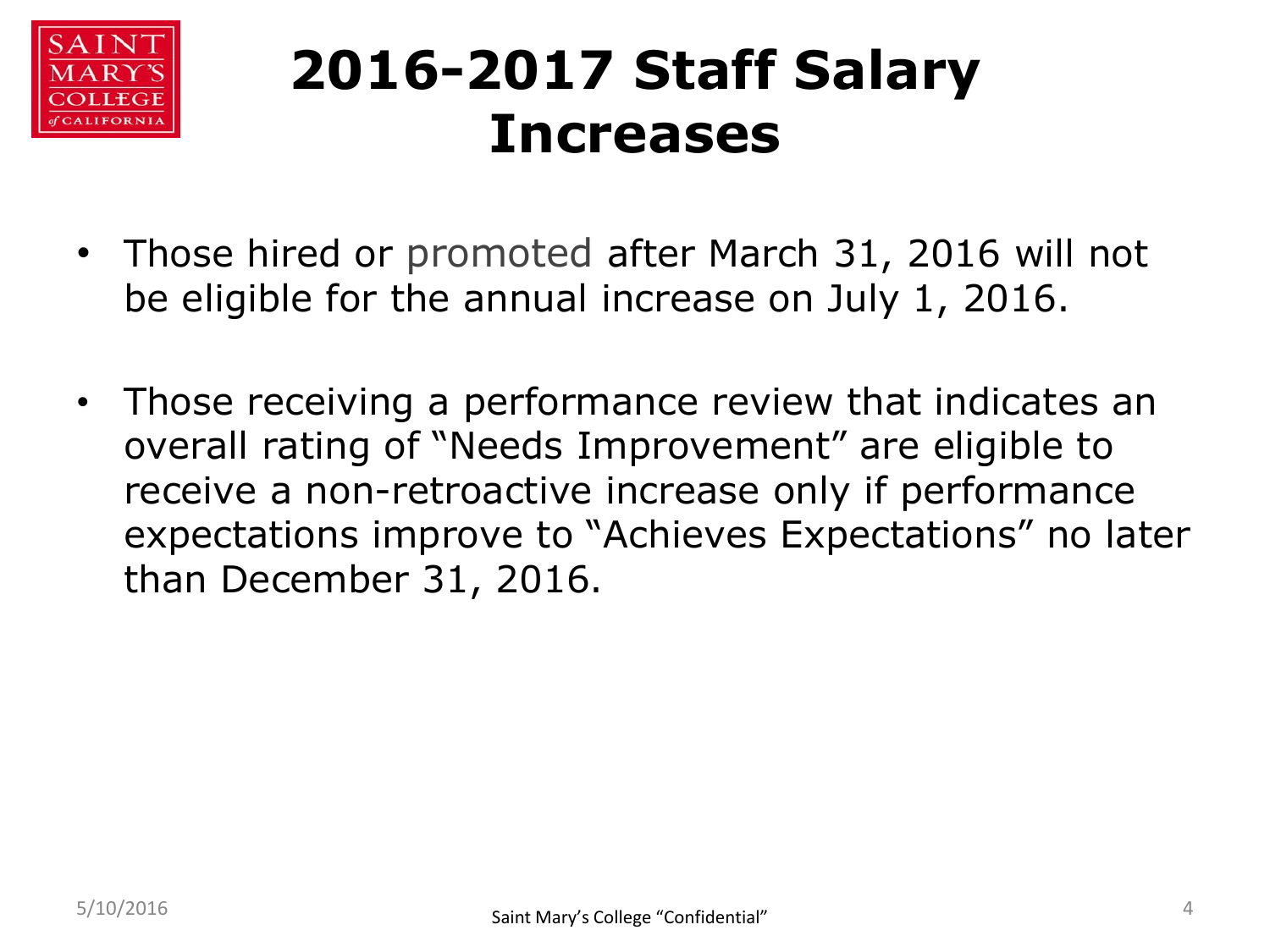

#### **July 1, 2015-2016 Staff Salary Ranges**

| <b>Grade</b>   | minimum | midpoint | maximum |
|----------------|---------|----------|---------|
| $\mathbf{1}$   | 24,663  | 30,828   | 37,096  |
| 2              | 27,260  | 34,074   | 39,889  |
| 3              | 29,855  | 37,319   | 44,783  |
| $\overline{4}$ | 33,966  | 42,458   | 50,949  |
| 5              | 37,443  | 48,677   | 59,911  |
| 6              | 43,246  | 55,979   | 68,897  |
| $\overline{7}$ | 47,636  | 61,928   | 76,220  |
| 8              | 56,998  | 74,097   | 91,196  |
| 9              | 64,695  | 84,103   | 109,982 |
| 10             | 74,471  | 96,813   | 126,601 |
| 11             | 84,041  | 109,253  | 142,869 |
| 12             | 105,467 | 137,107  | 179,294 |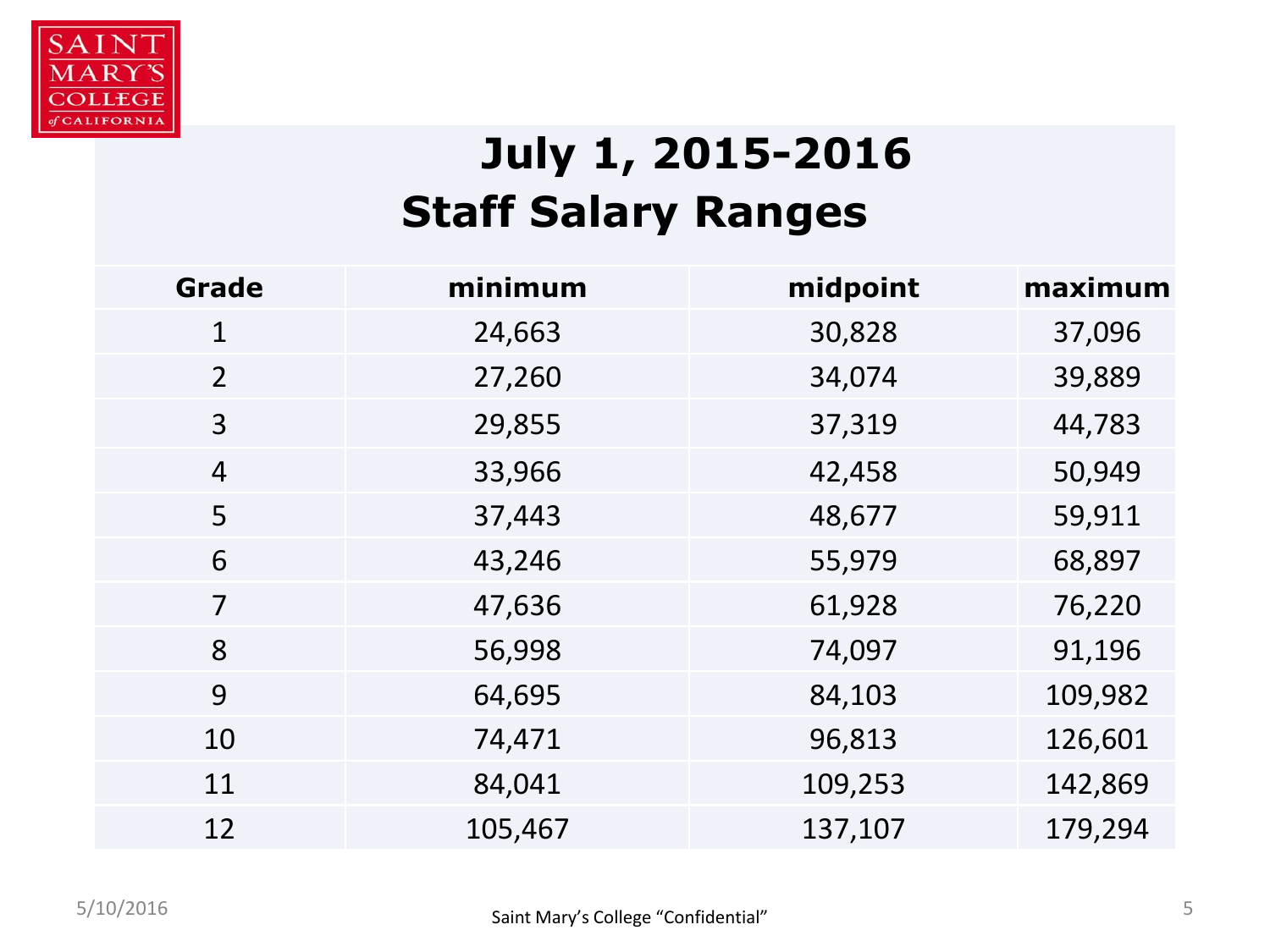

# **Staff Mobility "Churn"**

- The dynamic of changes in distribution of staff throughout the SMC salary grade structure vary from year-to-year and is driven by many factors, including:
	- Hires
	- Retirements
	- Resignations
	- Promotions
	- Job Re-evaluations
	- Turnover
- We believe the increased emphasis over the past two years on In-Grade salary movement has in part spurred an increase in managers and staff collaboratively updating Position Source Documents (PSDs) to reflect cumulative changes in position duties occurring over a period of years.
- These changes which have included increases in job scope, complexity, impact/accountability, decision-making, and skills and effort required have driven not only pay adjustments but upward re-evaluations in salary grade as well.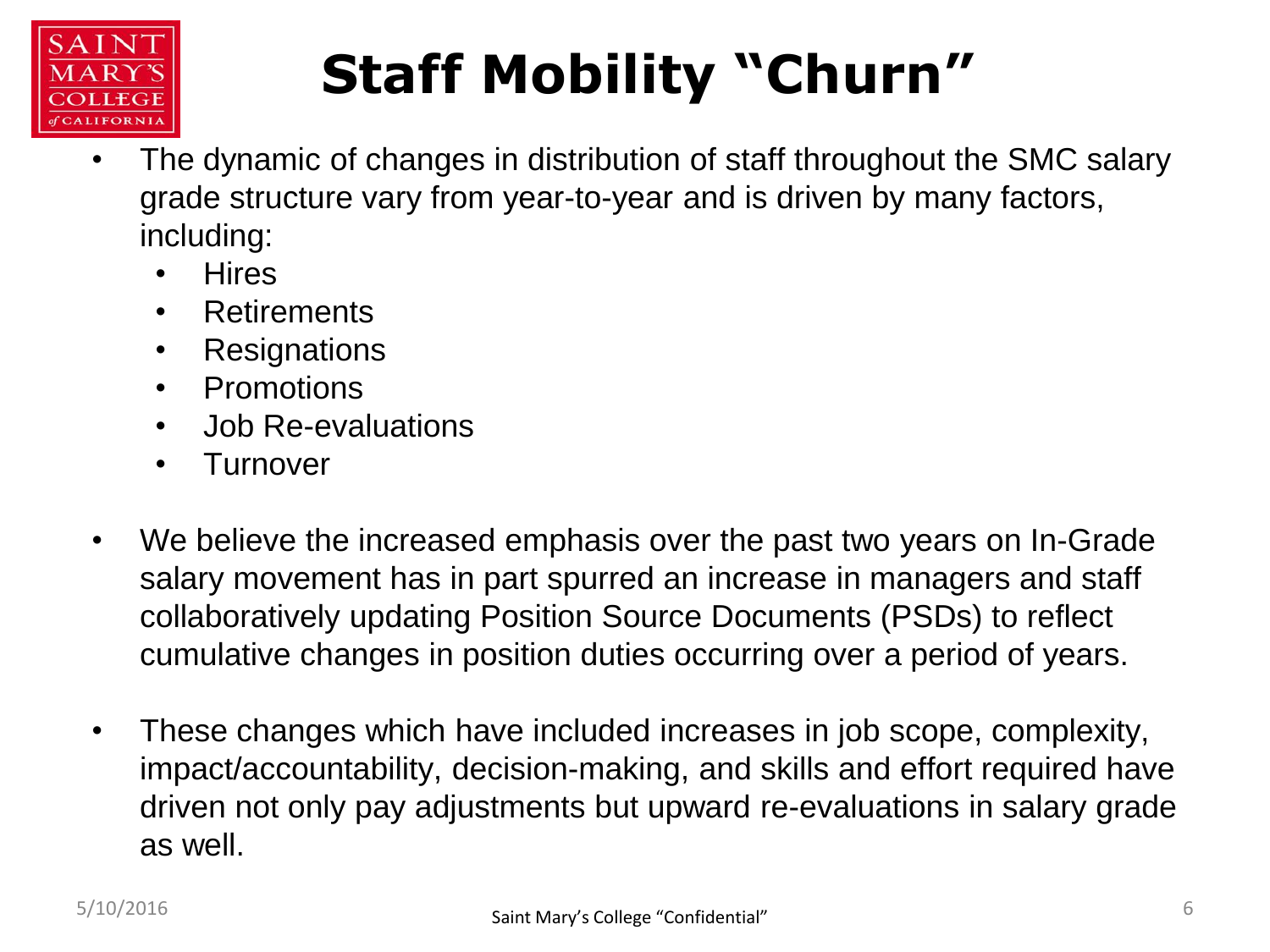

#### **Staff Grade Distribution As of April 2016**

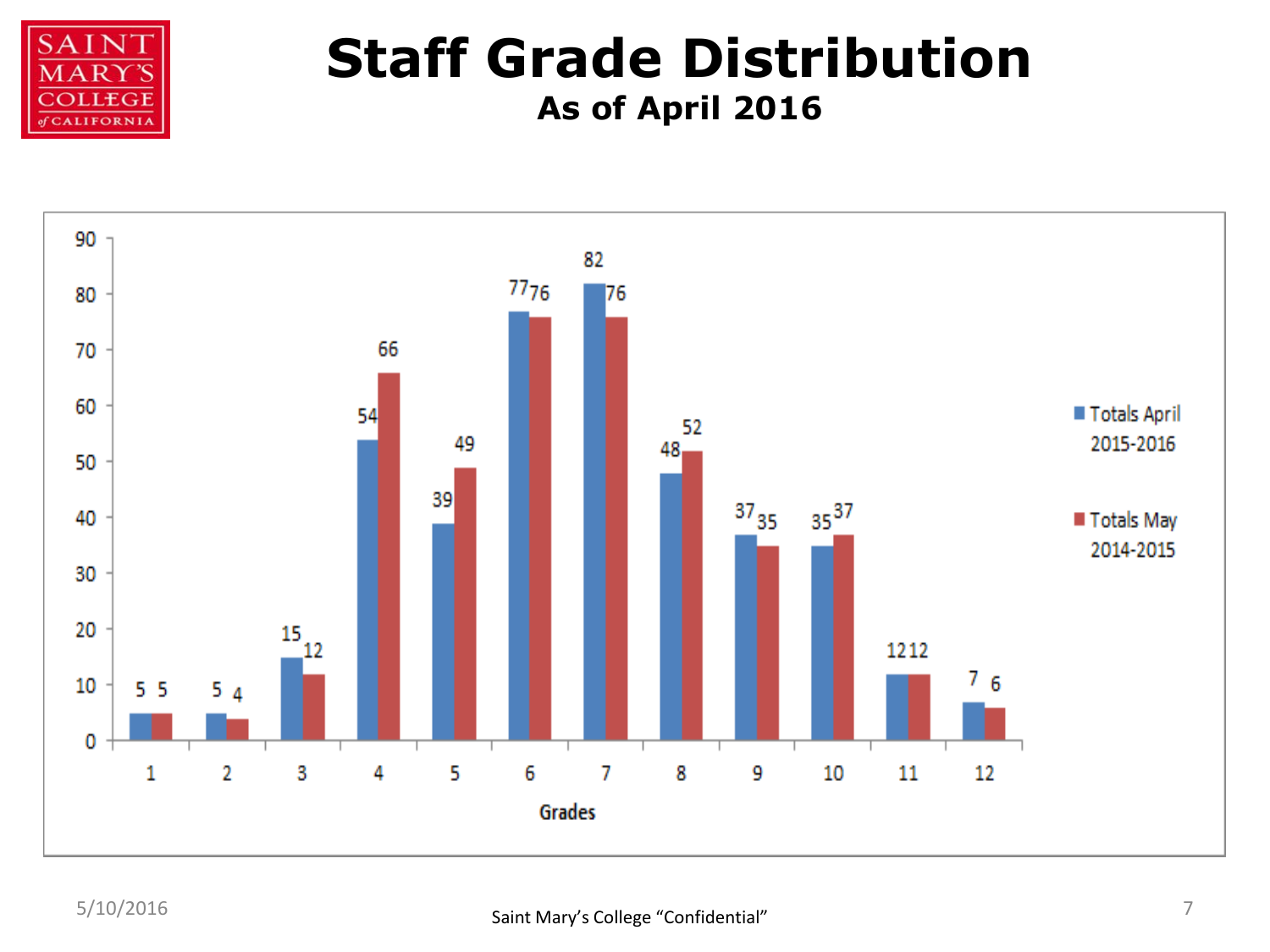

**FY 2015-2016 Staff Salary**

**(As of April 2016)**

- 423 Total (excl. coaches, cabinet, & deans)
- $214$  (51%) Staff below the current scale midpoints
- 209 (49%) Staff at or above the current scale midpoints

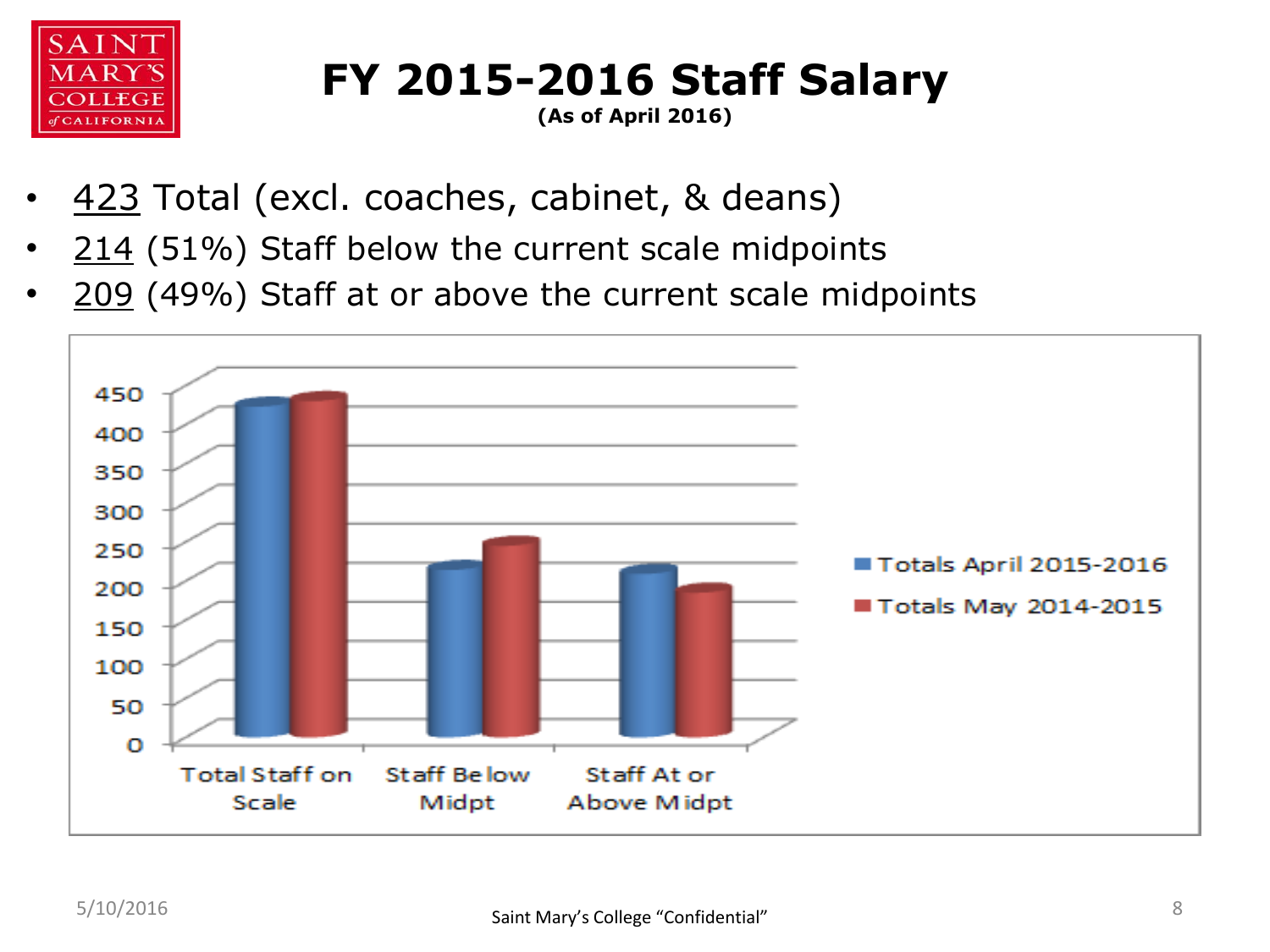

#### **Staff Recognition Initiative FY 2015-2016**

- In FY 2014-15, the 14-member Staff Recognition Task Force designed a two-component recognition program that was reviewed by the Cabinet in Spring 2015.
- These two components include (1) the *Staff Distinction Awards*, which annually recognizes 5 individual staff members for their achievements and (2) a peer-to-peer program called *G-Thanks*, for on-the-spot recognition.
- To launch the new Staff Distinction Awards program, a 5-member Staff Council awards committee partnered with Human Resources between August, 2015 and April, 2016.
- In the program's inaugural year, 71 nominations were received and systematically reviewed by the awards committee. The inaugural *Staff Distinction Awards* Ceremony was held on April 28, 2016.
- The *G-Thanks* program will be developed during Fall 2016 (details to come). Saint Mary's College "Confidential" 5/10/2016